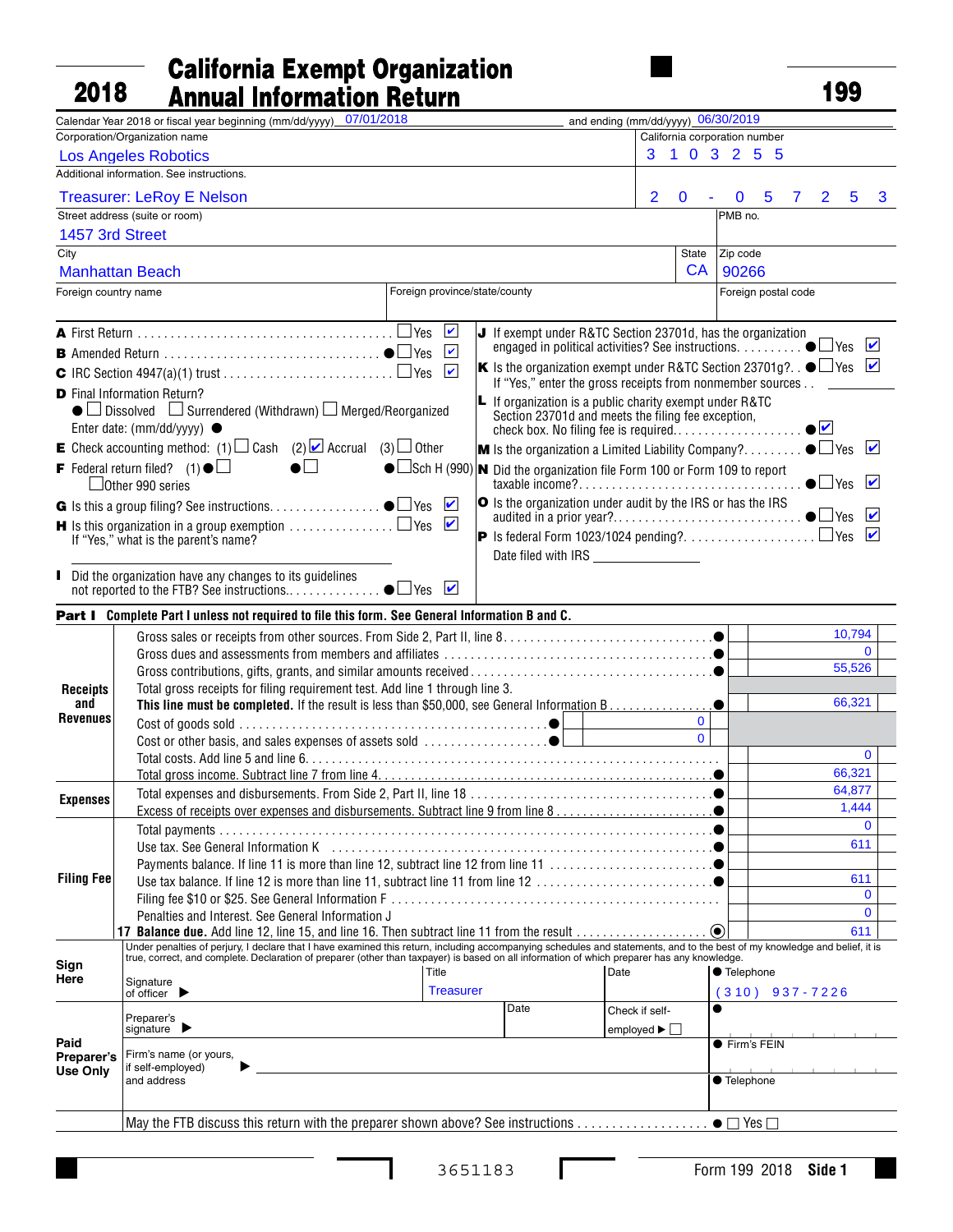

#### Part II Organizations with gross receipts of more than \$50,000 and private foundations regardless of amount of gross receipts — complete Part II or furnish substitute information.

|                     |                                                                                                                         |                                                                                                       |                                                     | $10,794$ 00                   |
|---------------------|-------------------------------------------------------------------------------------------------------------------------|-------------------------------------------------------------------------------------------------------|-----------------------------------------------------|-------------------------------|
|                     |                                                                                                                         |                                                                                                       |                                                     | 0 00                          |
| Receipts            |                                                                                                                         |                                                                                                       |                                                     | $0 _{00}$                     |
| from                |                                                                                                                         |                                                                                                       |                                                     | $\overline{0}\vert_{00}$      |
| Other               |                                                                                                                         |                                                                                                       |                                                     | $0 _{00}$                     |
| <b>Sources</b>      |                                                                                                                         |                                                                                                       |                                                     | $0 _{00}$                     |
|                     |                                                                                                                         |                                                                                                       | $\vert$ 7                                           | $0 _{00}$                     |
|                     | 8 Total gross sales or receipts from other sources. Add line 1 through line 7. Enter here and on Side 1, Part I, line 1 |                                                                                                       | - 8                                                 | $10,794$ 00                   |
|                     |                                                                                                                         |                                                                                                       |                                                     | $\sqrt{54,011}\big _{00}$     |
|                     |                                                                                                                         |                                                                                                       |                                                     | $0 _{00}$                     |
|                     |                                                                                                                         |                                                                                                       |                                                     | $0 _{00}$                     |
|                     |                                                                                                                         |                                                                                                       |                                                     | $0 _{00}$                     |
| Expenses            |                                                                                                                         |                                                                                                       |                                                     | $0 _{00}$                     |
| and                 |                                                                                                                         |                                                                                                       |                                                     | $0 _{00}$                     |
| Disburse-<br>ments  |                                                                                                                         |                                                                                                       |                                                     | $\overline{0}$ $\overline{0}$ |
|                     |                                                                                                                         |                                                                                                       |                                                     | $0 _{00}$                     |
|                     |                                                                                                                         |                                                                                                       |                                                     | $10,866$ 00                   |
|                     | 18 Total expenses and disbursements. Add line 9 through line 17. Enter here and on Side 1, Part I, line 9 18            |                                                                                                       |                                                     | $64,877$ 00                   |
|                     | <b>Schedule L</b> Balance Sheet                                                                                         | <b>Beginning of taxable year</b>                                                                      | End of taxable year                                 |                               |
| Assets              |                                                                                                                         | (a)<br>(b)                                                                                            | (c)                                                 | (d)                           |
|                     |                                                                                                                         | 15,408                                                                                                |                                                     | 22,913                        |
|                     | 2 Net accounts receivable                                                                                               | 10,250                                                                                                |                                                     |                               |
|                     | 3 Net notes receivable                                                                                                  |                                                                                                       | $\Omega$                                            |                               |
|                     | 4 Inventories                                                                                                           |                                                                                                       | $\Omega$                                            |                               |
|                     | <b>5</b> Federal and state government obligations                                                                       |                                                                                                       | $\mathbf{0}$                                        |                               |
|                     |                                                                                                                         |                                                                                                       | $\mathbf{0}$                                        |                               |
|                     | 7 Investments in stock                                                                                                  |                                                                                                       | $\mathbf{0}$                                        |                               |
|                     | 8 Mortgage loans                                                                                                        |                                                                                                       | $\Omega$                                            |                               |
|                     | 9 Other investments. Attach schedule                                                                                    |                                                                                                       | $\Omega$                                            |                               |
|                     | 10 a Depreciable assets                                                                                                 |                                                                                                       |                                                     |                               |
|                     |                                                                                                                         |                                                                                                       | $\mathbf{0}$                                        |                               |
|                     |                                                                                                                         |                                                                                                       | $\Omega$                                            |                               |
|                     | 12 Other assets. Attach schedule                                                                                        |                                                                                                       | $\Omega$                                            | ∩                             |
|                     |                                                                                                                         | 25,658                                                                                                |                                                     | 22,913                        |
|                     |                                                                                                                         |                                                                                                       |                                                     |                               |
|                     | Liabilities and net worth                                                                                               |                                                                                                       |                                                     |                               |
|                     |                                                                                                                         | 3,888                                                                                                 |                                                     | 986                           |
|                     | 15 Contributions, gifts, or grants payable                                                                              |                                                                                                       | $\mathbf 0$                                         | <sup>0</sup>                  |
|                     | 16 Bonds and notes payable                                                                                              |                                                                                                       |                                                     |                               |
|                     |                                                                                                                         |                                                                                                       | $\mathbf{0}$                                        |                               |
|                     | 18 Other liabilities. Attach schedule                                                                                   |                                                                                                       | $\mathbf 0$                                         |                               |
|                     | 19 Capital stock or principal fund                                                                                      |                                                                                                       | $\mathbf 0$                                         |                               |
|                     | 20 Paid-in or capital surplus. Attach reconciliation                                                                    |                                                                                                       | $\mathbf{0}$                                        | n                             |
|                     | 21 Retained earnings or income fund                                                                                     |                                                                                                       | $\Omega$                                            | $\Omega$                      |
|                     | 22 Total liabilities and net worth                                                                                      | 21,770                                                                                                |                                                     | 21,927                        |
| <b>Schedule M-1</b> | Reconciliation of income per books with income per return                                                               | Do not complete this schedule if the amount on Schedule L, line 13, column (d), is less than \$50,000 |                                                     |                               |
|                     |                                                                                                                         | 7 Income recorded on books this year                                                                  |                                                     |                               |
|                     |                                                                                                                         |                                                                                                       | not included in this return. Attach schedule $\Box$ |                               |
|                     |                                                                                                                         |                                                                                                       |                                                     |                               |
|                     | 3 Excess of capital losses over capital gains                                                                           |                                                                                                       | 8 Deductions in this return not charged             |                               |
|                     | 4 Income not recorded on books this year.                                                                               | against book income this year.                                                                        |                                                     |                               |
|                     | $\bullet$                                                                                                               |                                                                                                       |                                                     |                               |
|                     | 5 Expenses recorded on books this year not                                                                              |                                                                                                       | 9 Total. Add line 7 and line 8                      |                               |
|                     | deducted in this return. Attach schedule $\ldots \ldots \ldots$                                                         | 10 Net income per return.                                                                             |                                                     |                               |
|                     |                                                                                                                         |                                                                                                       | Subtract line 9 from line 6                         |                               |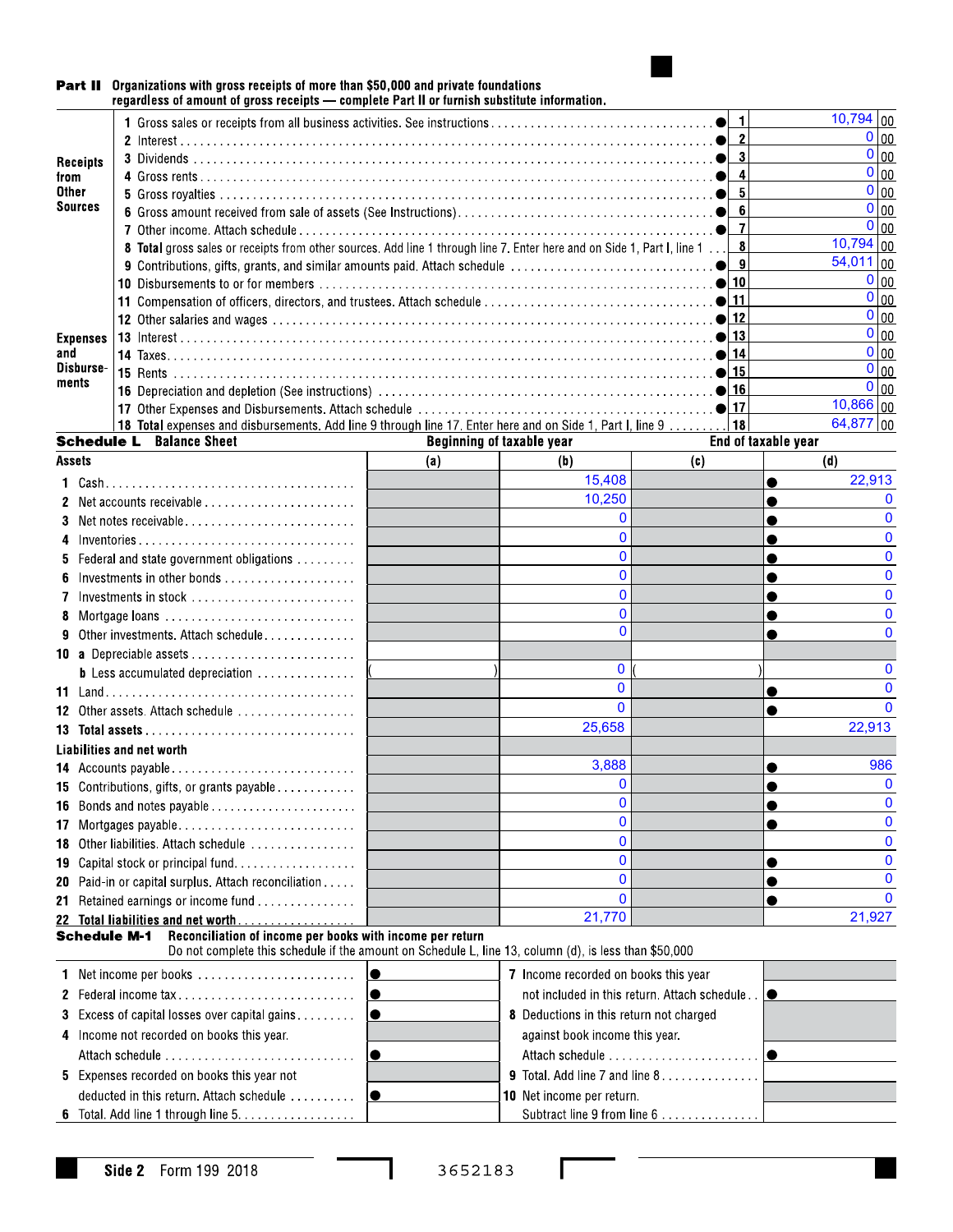### Fiscal Year 2018 **Los Angeles Robotics** Form 199

# Schedule of Contributions, Gifts, Grants, and Similar Amounts Paid

Team Grants — Team Registrations and Robot Equipment

| <b>School Name</b>                             | <b>Address</b>      | City         | Zip   | Amount   | Relationship |
|------------------------------------------------|---------------------|--------------|-------|----------|--------------|
| 109th Street Elementary School                 | 10915 McKinley Ave  | Los Angeles  | 90059 | 886.88   | None         |
| 112th Street Elementary School                 | 1265 E 112th St     | Los Angeles  | 90059 | 1,036.88 | None         |
| 116th Street Elementary School                 | 11610 Stanford Ave  | Los Angeles  | 90059 | 1,036.88 | None         |
| 49th Street Elementary School                  | 750 E 49th St       | Los Angeles  | 90011 | 150.00   | None         |
| 61st Street Elementary School                  | 6020 S Figueroa     | Los Angeles  | 90003 | 675.55   | None         |
| 92nd Street Elementary School                  | 9211 Grape St       | Los Angeles  | 90002 | 1,036.88 | None         |
| 93rd Street Elementary School                  | 330 E 93rd St       | Los Angeles  | 90003 | 886.88   | None         |
| 96th Street Elementary School                  | 1471 E 96th St      | Los Angeles  | 90002 | 1,036.88 | None         |
| Albion Street Elementary School                | 322 S Ave 18        | Los Angeles  | 90031 | 675.55   | None         |
| Augustus F. Hawkins High School                | 825 W 60th St       | Los Angeles  | 90044 | 875.91   | None         |
| <b>Barack Obama Global Preparation Academy</b> | 1700 W 46th St      | Los Angeles  | 90062 | 1,501.46 | None         |
| Beachy Avenue Elementary School                | 9757 Beachy Ave     | Arleta       | 91331 | 250.00   | None         |
| Beethoven Street Elementary School             | 3711 Beethoven St   | Los Angeles  | 90066 | 886.88   | None         |
| <b>Belvedere Elementary School</b>             | 3724 E 1st St       | City Terrace | 90063 | 875.91   | None         |
| Boys Academic Leadership Academy (BALA)        | 1511 W 110th St     | Los Angeles  | 90047 | 1,036.88 | None         |
| <b>Brockton Avenue Elementary School</b>       | 1309 Armacost Ave   | Los Angeles  | 90025 | 150.00   | None         |
| Carson Street STEAM Academy                    | 161 E Carson St     | Carson       | 90745 | 250.00   | None         |
| <b>Charnock Road Elementary School</b>         | 11133 Charnock Rd   | Los Angeles  | 90034 | 675.55   | None         |
| Christopher Dena Elementary School             | 1314 S Dacotah St   | Los Angeles  | 90023 | 675.55   | None         |
| <b>Compton Avenue Elementary School</b>        | 1515 E 104th St     | Los Angeles  | 90002 | 1,036.88 | None         |
| Corona Avenue Elementary School                | 3825 Bell Ave       | Bell         | 90201 | 525.55   | None         |
| Dr. Lawrence H. Moore MST Academy              | 1321 E 61st St      | Los Angeles  | 90001 | 1,036.88 | None         |
| Esperanza Elementary School                    | 680 Little St       | Los Angeles  | 90017 | 250.00   | None         |
| Florence Griffith Joyner Elementary School     | 1963 E 103rd St     | Los Angeles  | 90002 | 1,036.88 | None         |
| Garvanza Elementary School                     | 317 N Ave 62        | Los Angeles  | 90042 | 875.91   | None         |
| Gerald A. Lawson Academy                       | 929 W 69th St       | Los Angeles  | 90044 | 675.55   | None         |
| <b>Grape Street Elementary School</b>          | 1940 E 111th St     | Los Angeles  | 90059 | 1,036.88 | None         |
| Halldale Avenue Elementary School              | 21514 Halldale Ave  | Torrance     | 90501 | 250.00   | None         |
| Latona Avenue Elementary School                | 4312 Berenice Ave   | Los Angeles  | 90031 | 250.00   | None         |
| Loren Miller Elementary School                 | 830 W 77th St       | Los Angeles  | 90044 | 250.00   | None         |
| Lovelia P Flournoy Elementary School           | 1630 E 111th St     | Los Angeles  | 90059 | 886.88   | None         |
| Mark Twain Middle School                       | 2224 Walgrove Ave   | Los Angeles  | 90066 | 875.91   | None         |
| Mary Mcleod Bethune Middle School              | 155 W 69th St       | Los Angeles  | 90003 | 1,036.88 | None         |
| Nava College Preparatory Academy               | 1319 East 41st St.  | Los Angeles  | 90011 | 3,284.98 | None         |
| Orville Wright Engineering & Design Magnet     | 6550 W 80th St      | Los Angeles  | 90045 | 1,036.88 | None         |
| Ramona Elementary School                       | 1133 N Mariposa Ave | Los Angeles  | 90029 | 1,036.88 | None         |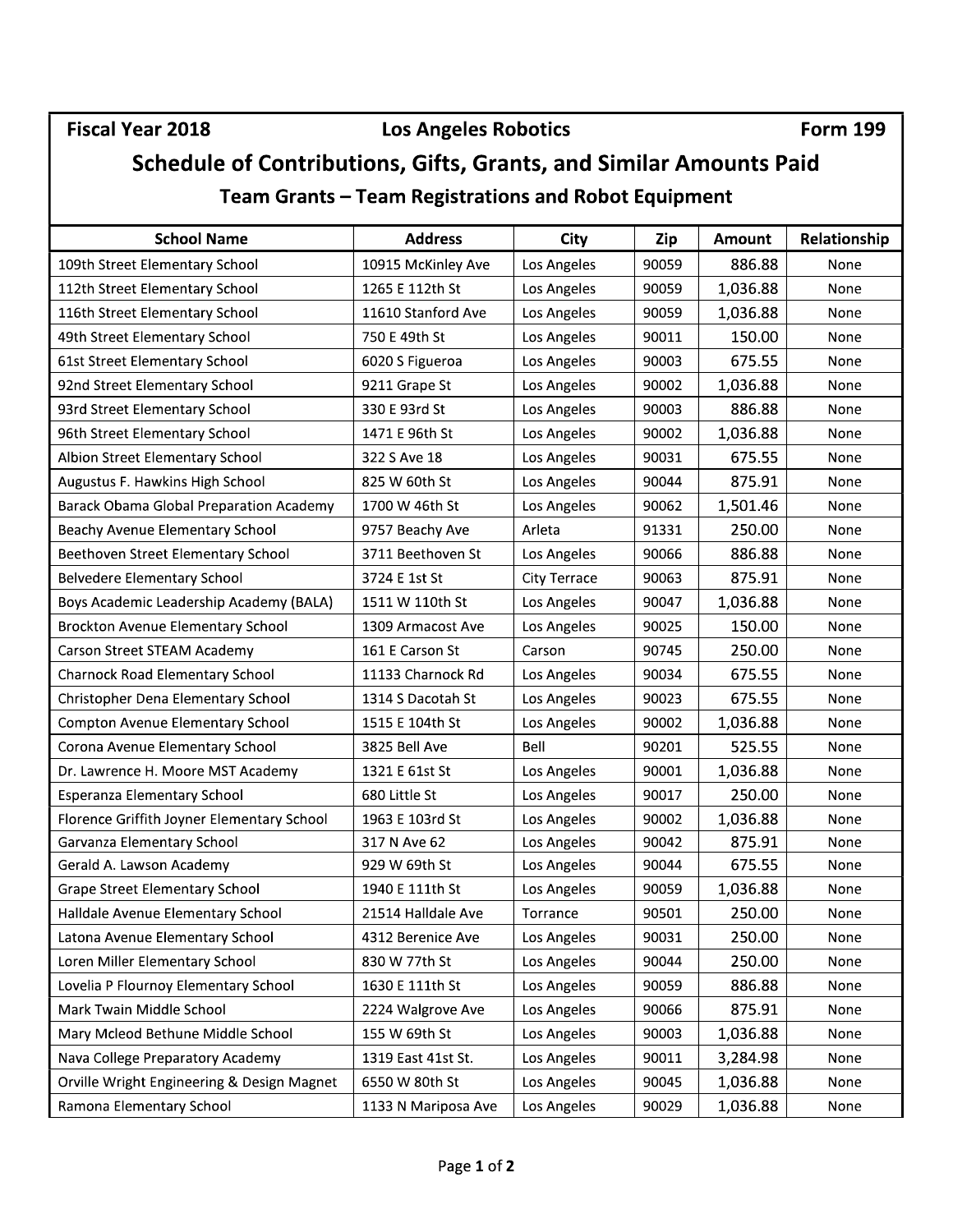#### Fiscal Year 2018 **Los Angeles Robotics** Form 199

## Schedule of Contributions, Gifts, Grants, and Similar Amounts Paid

#### Team Grants — Team Registrations and Robot Equipment

|                                        | Team Grants – Team Registrations and Robot Equipment |                |              |                  |       |                                    |              |
|----------------------------------------|------------------------------------------------------|----------------|--------------|------------------|-------|------------------------------------|--------------|
| <b>School Name</b>                     |                                                      | <b>Address</b> |              | <b>City</b>      | Zip   | Amount                             | Relationship |
| <b>Ritter Elementary School</b>        | 11108 Watts Ave                                      |                | Los Angeles  |                  | 90059 | 1,036.88                           | None         |
| Samuel Gompers Middle School           | 234 E 112th St                                       |                | Los Angeles  |                  | 90061 | 1,762.79                           | None         |
| Sara Coughlin Elementary School        | 11035 Borden Ave                                     |                | Pacoima      |                  | 91331 | 250.00                             | None         |
| Solano Avenue Elementary School        | 615 Solano Ave                                       |                | Los Angeles  |                  | 90012 | 250.00                             | None         |
| Torch Middle School                    | 751 Vineland Ave                                     |                |              | City of Industry | 91746 | 1,036.88                           | None         |
| Wilmington Middle School STEAM Magnet  | 1700 Gulf Ave                                        |                | Wilmington   |                  | 90744 | 1,036.88                           | None         |
| 16 Game Kits<br>48 Super Kits<br>Total | <b>Schedule of Expenses and Disbursements</b>        |                |              |                  |       | 1,681.75<br>16,972.44<br>54,011.08 |              |
|                                        | <b>SCRRF</b>                                         |                | <b>NTG</b>   | <b>Other</b>     |       | <b>TOTAL</b>                       |              |
| <b>Team Equipment</b>                  |                                                      |                | $-38,023.14$ |                  |       | $-38,023.14$                       |              |
| Team Field                             |                                                      |                | $-6,823.22$  |                  |       | $-6,823.22$                        |              |
| Team Host                              |                                                      |                | $-3,284.98$  |                  |       | $-3,284.98$                        |              |
| Team New                               |                                                      |                | $-5,400.00$  |                  |       | $-5,400.00$                        |              |
| Team Use Tax                           |                                                      |                | $-479.74$    |                  |       | $-479.74$                          |              |
| <b>Grant Expense</b>                   |                                                      | 0.00           | $-54,011.08$ | 0.00             |       | $-54,011.08$                       |              |

#### Team Grants — Robot Equipment Distributed to Schools after June 30, 2019

| 16 Game Kits  |  | 1,681.75  |  |
|---------------|--|-----------|--|
| 48 Super Kits |  | 16,972.44 |  |
| <b>Total</b>  |  | 54,011.08 |  |

## Schedule of Expenses and Disbursements

| Jo                                                                  | 11108 Watts Ave                               |              | Los Angeles      | 90059        | 1,036.88     | None |
|---------------------------------------------------------------------|-----------------------------------------------|--------------|------------------|--------------|--------------|------|
| lle School                                                          | 234 E 112th St                                |              | Los Angeles      | 90061        | 1,762.79     | None |
| ary School                                                          | 11035 Borden Ave                              | Pacoima      |                  | 91331        | 250.00       | None |
| tary School                                                         | 615 Solano Ave                                |              | Los Angeles      | 90012        | 250.00       | None |
|                                                                     | 751 Vineland Ave                              |              | City of Industry | 91746        | 1,036.88     | None |
| hool STEAM Magnet                                                   | 1700 Gulf Ave                                 |              | Wilmington       | 90744        | 1,036.88     | None |
| Grants – Robot Equipment Distributed to Schools after June 30, 2019 |                                               |              |                  |              | 1,681.75     |      |
|                                                                     |                                               |              |                  |              | 16,972.44    |      |
|                                                                     |                                               |              |                  |              |              |      |
|                                                                     |                                               |              |                  |              | 54,011.08    |      |
|                                                                     | <b>Schedule of Expenses and Disbursements</b> |              |                  |              |              |      |
|                                                                     | <b>SCRRF</b>                                  | <b>NTG</b>   | <b>Other</b>     | <b>TOTAL</b> |              |      |
| <b>Team Equipment</b>                                               |                                               | $-38,023.14$ |                  |              | $-38,023.14$ |      |
| <b>Team Field</b>                                                   |                                               | $-6,823.22$  |                  |              | $-6,823.22$  |      |
| <b>Team Host</b>                                                    |                                               | $-3,284.98$  |                  |              | $-3,284.98$  |      |
| <b>Team New</b>                                                     |                                               | $-5,400.00$  |                  |              | $-5,400.00$  |      |
| Team Use Tax                                                        |                                               | $-479.74$    |                  |              | $-479.74$    |      |
| <b>Grant Expense</b>                                                | 0.00                                          | $-54,011.08$ | 0.00             |              | $-54,011.08$ |      |
| Awards                                                              | $-349.14$                                     |              |                  |              | $-349.14$    |      |
| Events                                                              |                                               | $-1,055.12$  |                  |              | $-1,055.12$  |      |
| Admin                                                               |                                               |              | $-206.88$        |              | $-206.88$    |      |
| <b>Bank</b>                                                         | $-117.68$                                     | $-22.30$     |                  |              | $-139.98$    |      |
| Write Off                                                           | $-250.00$                                     |              |                  |              | $-250.00$    |      |
| Printing & Shipping                                                 |                                               | $-17.35$     |                  |              | $-17.35$     |      |
| Facilities                                                          | $-1,152.00$                                   |              |                  |              | $-1,152.00$  |      |
| Fields                                                              | $-2,894.96$                                   |              |                  |              | $-2,894.96$  |      |
| Insurance                                                           | $-587.00$                                     |              | $-1,984.00$      |              | $-2,571.00$  |      |
| <b>Refund Expense</b>                                               | $-1,256.44$                                   | $-723.43$    | $-10.00$         |              | $-1,989.87$  |      |
| Rentals                                                             | $-108.25$                                     |              |                  |              | $-108.25$    |      |
| Use Tax                                                             | $-65.63$                                      | $-65.41$     |                  |              | $-131.04$    |      |
|                                                                     |                                               | $-1,883.61$  | $-2,200.88$      |              | $-10,865.59$ |      |
| <b>Other Expense</b>                                                | $-6,781.10$                                   |              |                  |              |              |      |